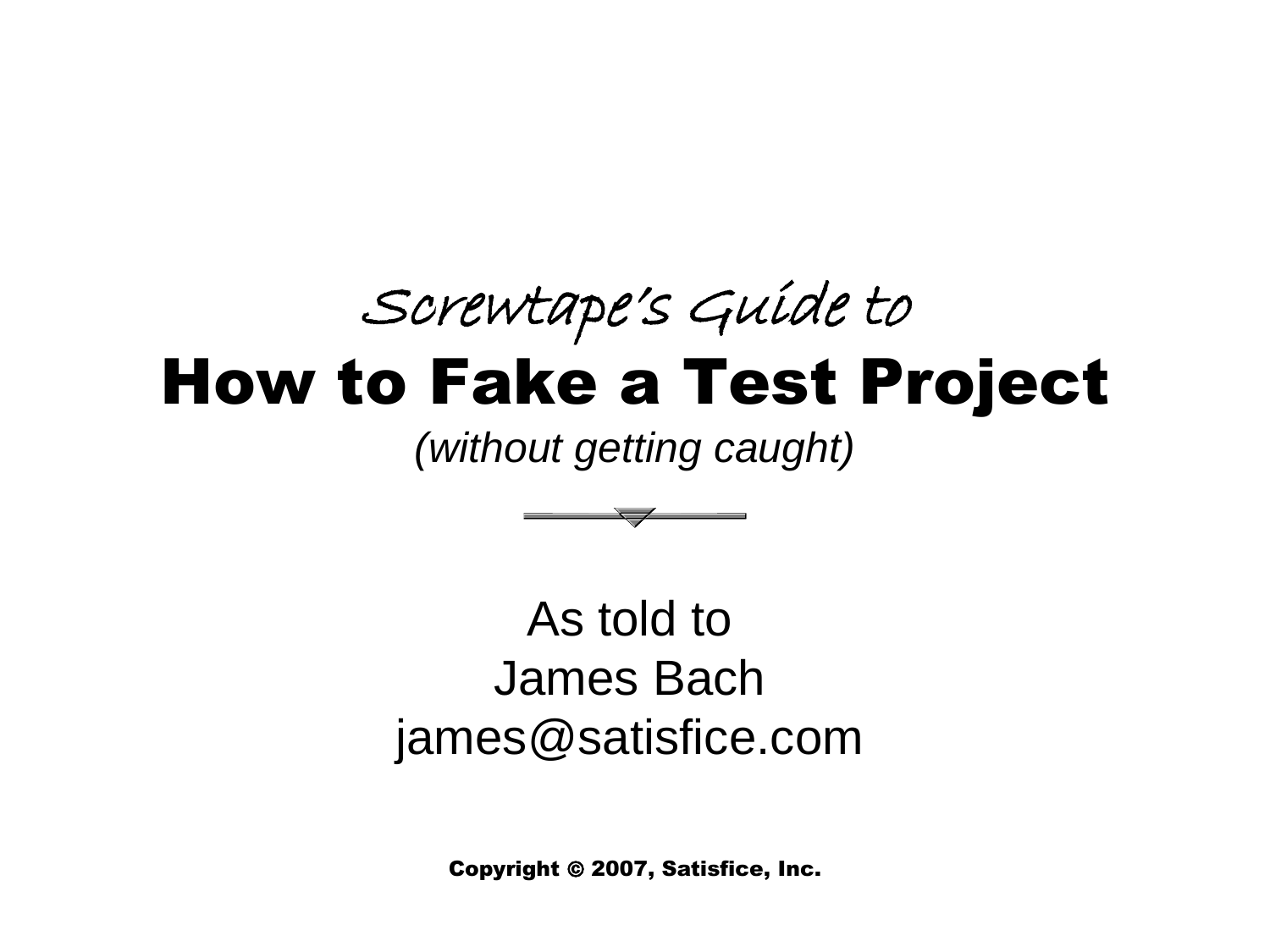## The Challenge

So, you want to release bad software, but you have to make it look as if you *really tried* to test it well*...*

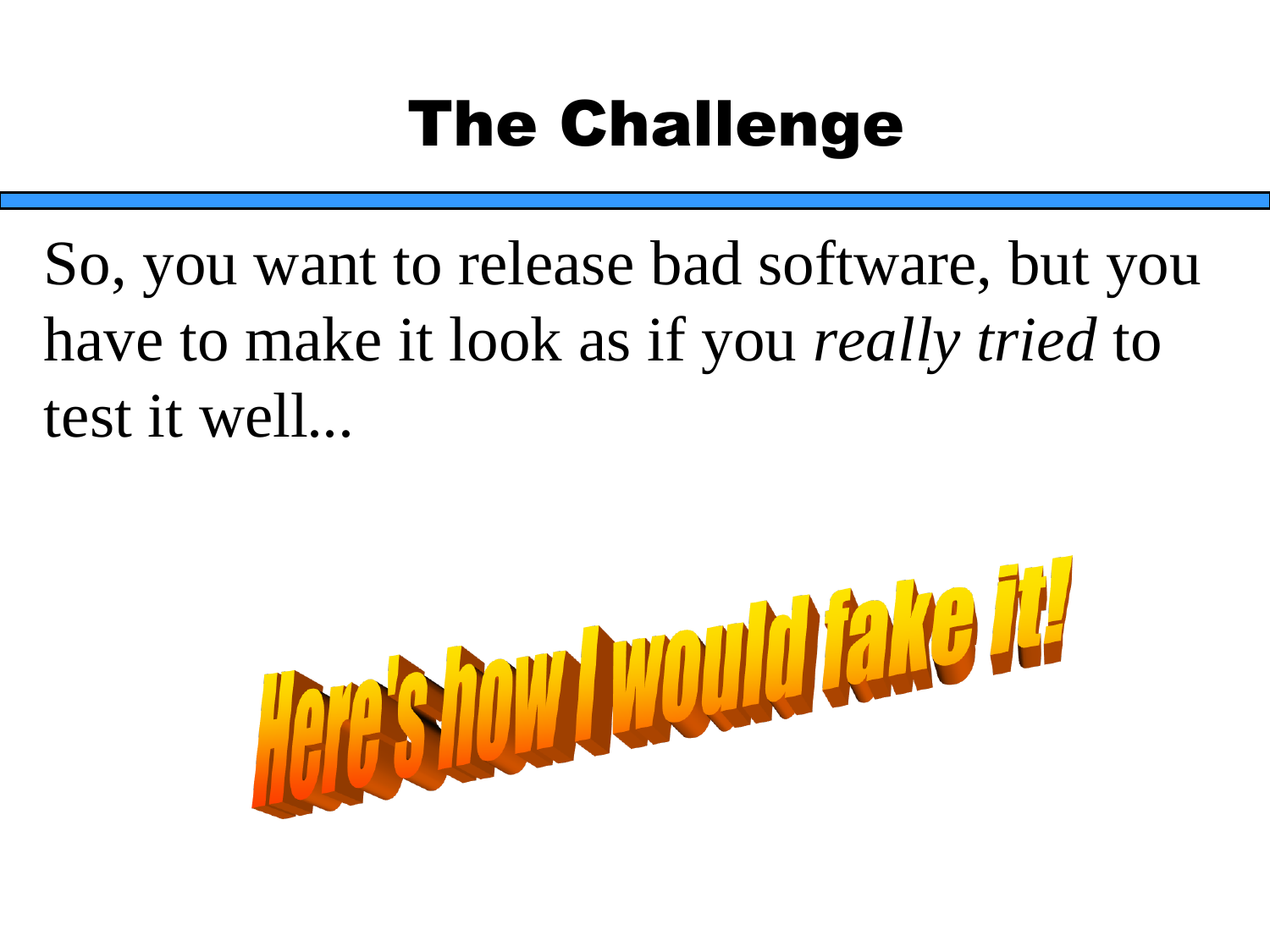### You could just lie, of course, *testing is hard to supervise*

- Your boss probably doesn't watch you closely.
- Say you tested it, but spend most of your time playing Spider Solitaire, instead.
- $\blacksquare$  Report a few minor bugs to keep the heat off. (A tester did this to me in 1987)
- *But what if you were going to be audited?*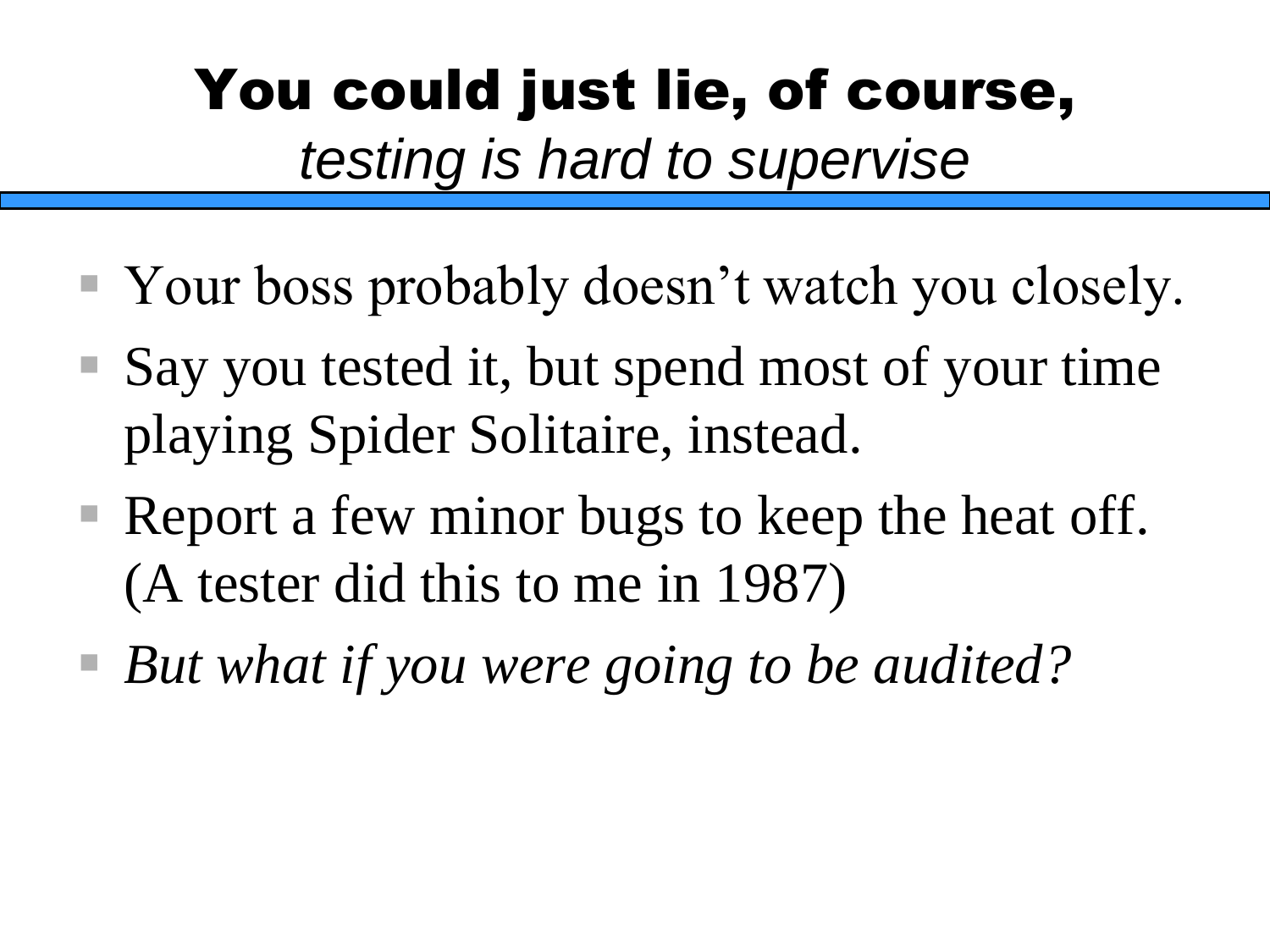# My Basic Strategy

- **Behave Conventionally** 
	- (don't worry: conventional testing wisdom is empty)
- **Squander Energy** (so that you can't test)
- **Focus Narrowly** (don't make eye contact with bugs)
- **Deflect Scrutiny** (don't avoid it; co-opt it)
- **Minimize Humanity** (humans are too good at testing)
- **Blame Complexity, Ambiguity, and Volatility** (argue that no one can cope with these things)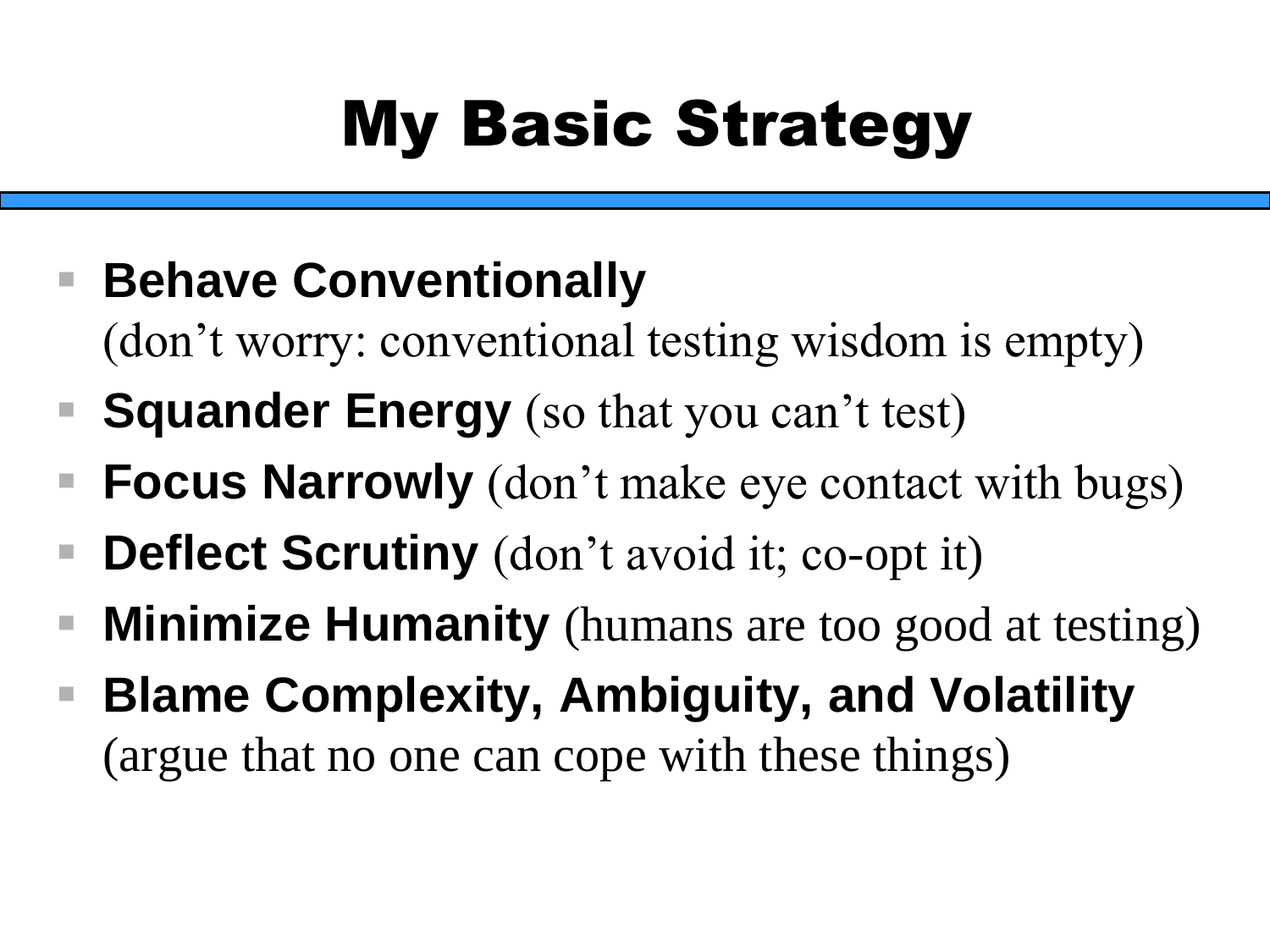## Important Ingredient: Find Some Bugs

- This is not difficult. Anyone can find a few bugs.
- Small bugs, mostly.
- $\blacksquare$  A few big ones.
- $\blacksquare$  Report them just badly enough so that they will be ignored, but not too badly.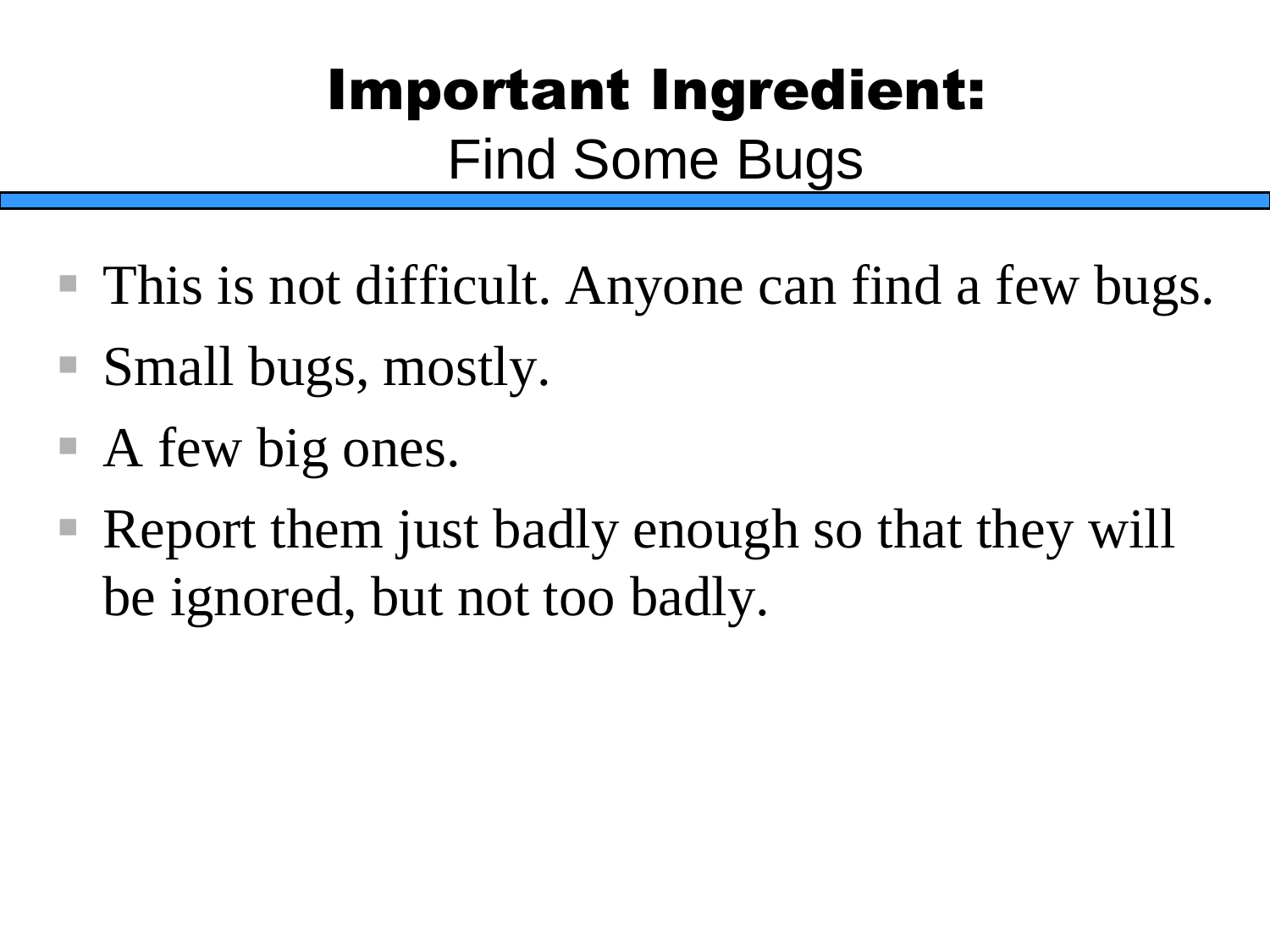# My Self-Presentation

- I would call myself an "Engineer" and talk a lot about **"engineering discipline"**
- Or call myself "Quality Assurance" and talk a lot about "**best practices"** and **"process maturity"**
- Of course, I would also call myself an expert. It's easy!
- Process maturity lets me to defend a slow and expensive process by featuring as a virtue its very slowness and expensiveness!
- I would get ISTQB certification!

**DANGER: someone may realize that maturity is a moral concept that begs the question of what practices and skills are actually needed on the project.** 

**SOLUTION: I accuse those people of being philosophers instead of practical like me. That way, I maintain hegemony over the proletarian mytheme within the axiological dialectic.**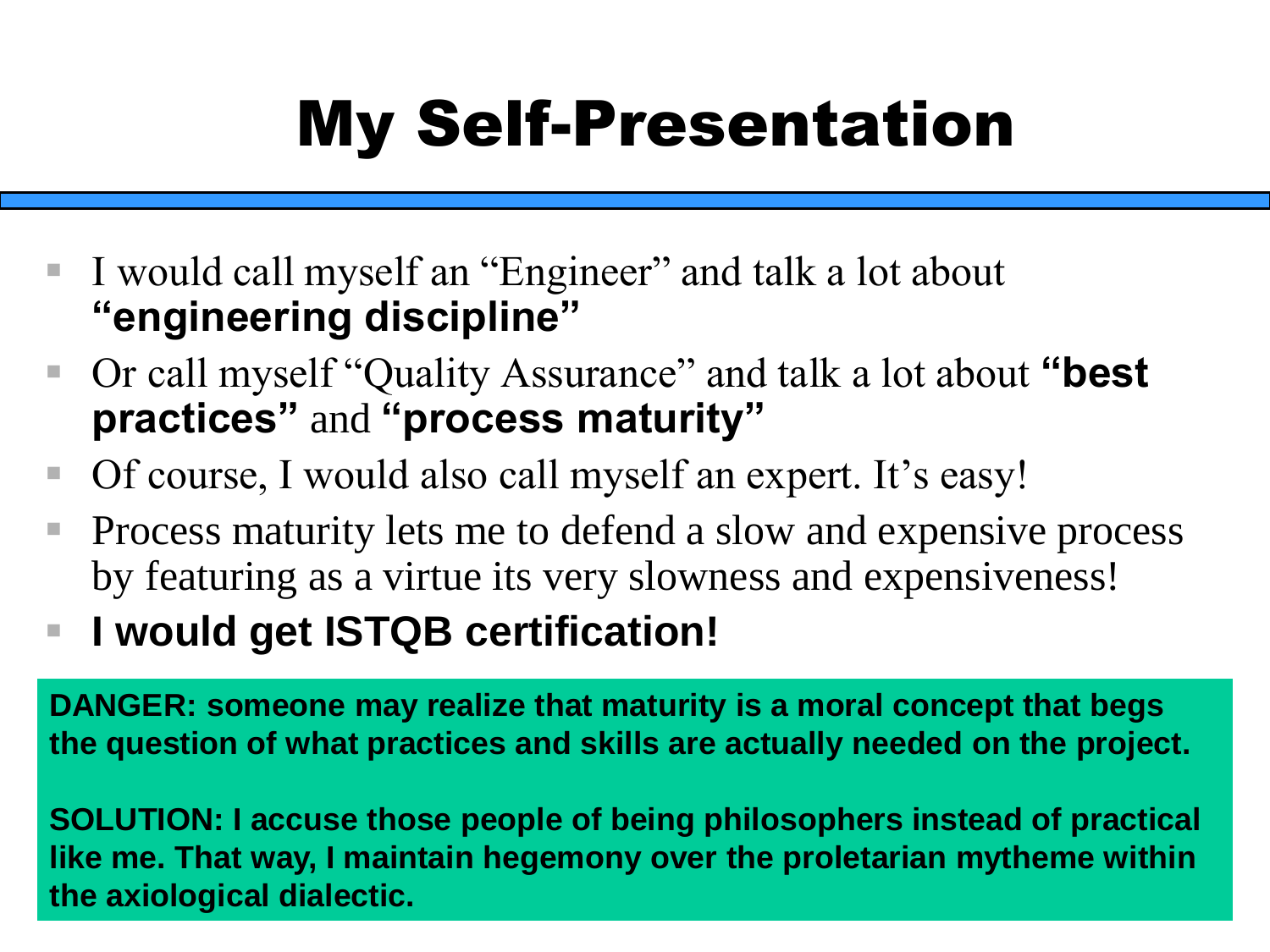### Minimize Humanity

*It increases cost without raising suspicion*

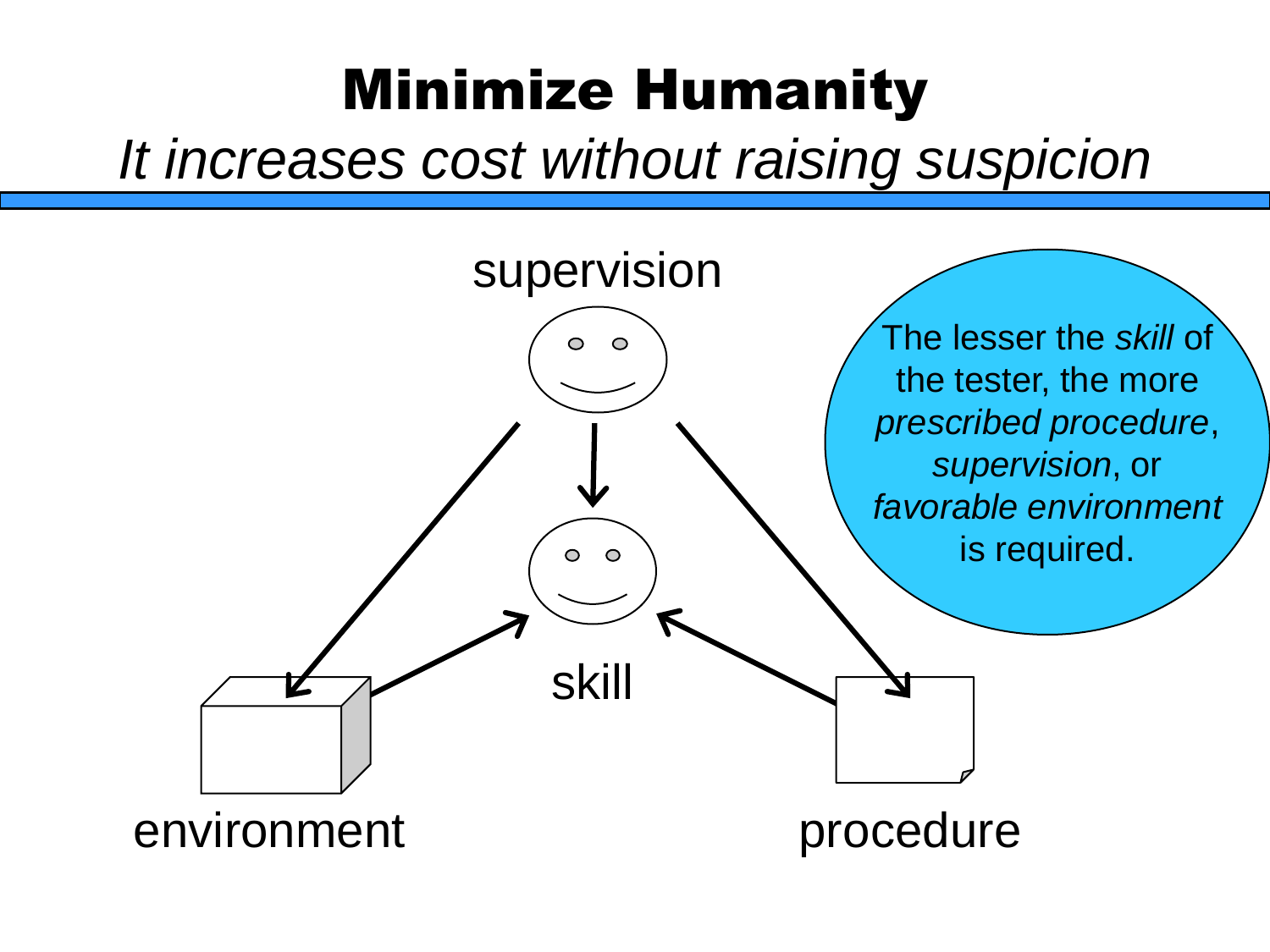## Thick Official Documents!

- Thickness discourages scrutiny.
- Templates give appearance of analysis.
- IEEE 829 is a faker's best friend!
- Contrast your handsome docs to the crude ones you receive.
- Make a big show of keeping them up to date.
- The time you spend on these documents will prevent you from testing.
- Consider computer generated docs! Cool!!

| $\triangleright$ Behave Conventionally | $\checkmark$ Deflect Scrutiny                 |
|----------------------------------------|-----------------------------------------------|
| $\sqrt{\ }$ Squander Energy            | $\checkmark$ Minimize Humanity                |
| $\triangleright$ Focus Narrowly        | ✔ Blame Complexity, Ambiguity, and Volatility |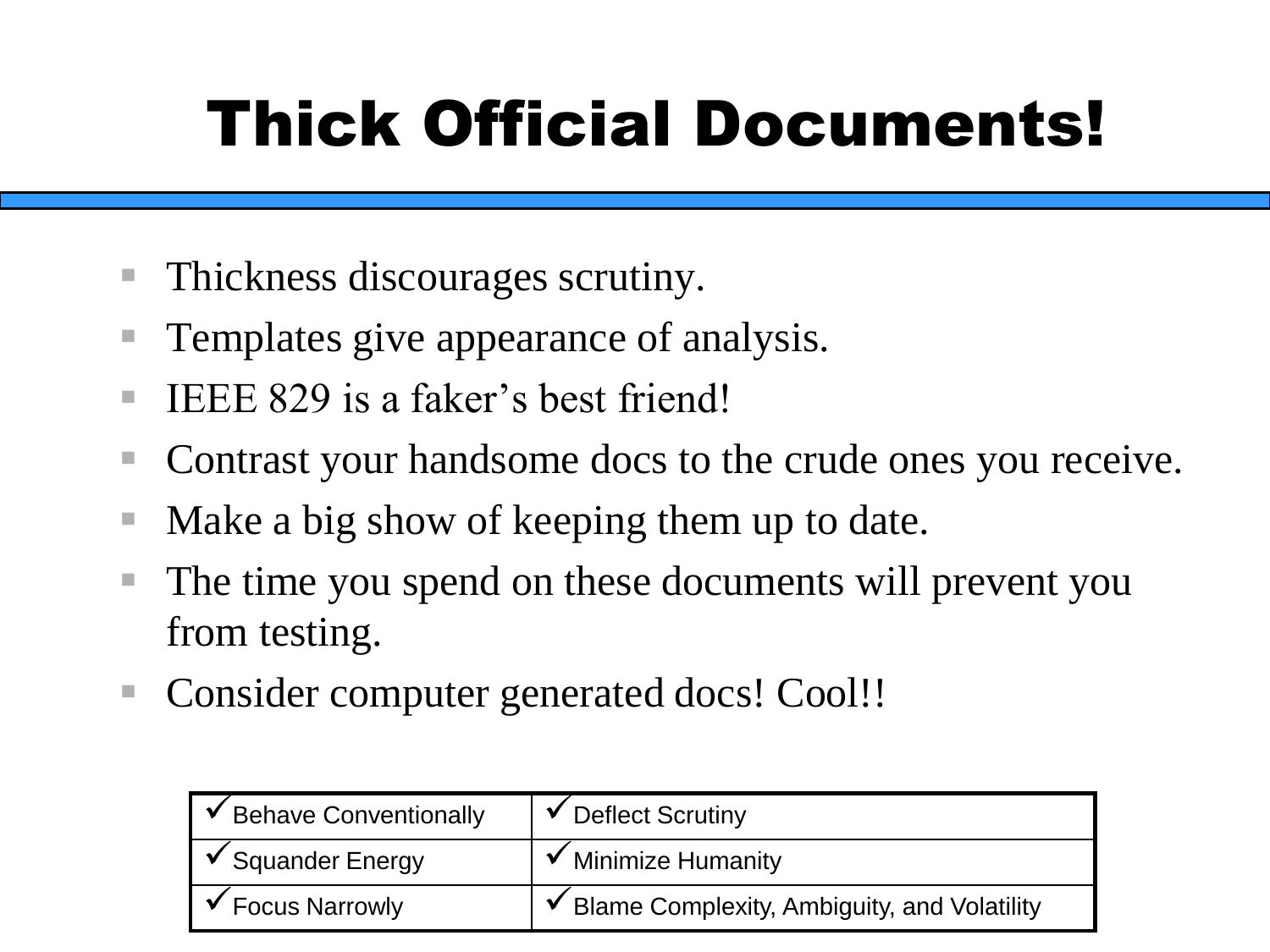## Thick Official Documents!

#### ▪ I will be sure to include in every document:

- − *Title page*
- − *Approvals page*
- − *Version history*
- − *Table of contents*
- − *Introduction to the project*
- − *Purpose of the document*
- − *Document reference list*
- − *Acronyms and definitions*
- − *Chatty tutorial text to discourage review*
- − *LOTS OF FORMATTING*

| ✔ Behave Conventionally      | $\checkmark$ Deflect Scrutiny                 |
|------------------------------|-----------------------------------------------|
| $\checkmark$ Squander Energy | <b>Minimize Humanity</b>                      |
| <b>Focus Narrowly</b>        | ✔ Blame Complexity, Ambiguity, and Volatility |

**Little useful content,<br>but plenty of excuses<br>for including it!**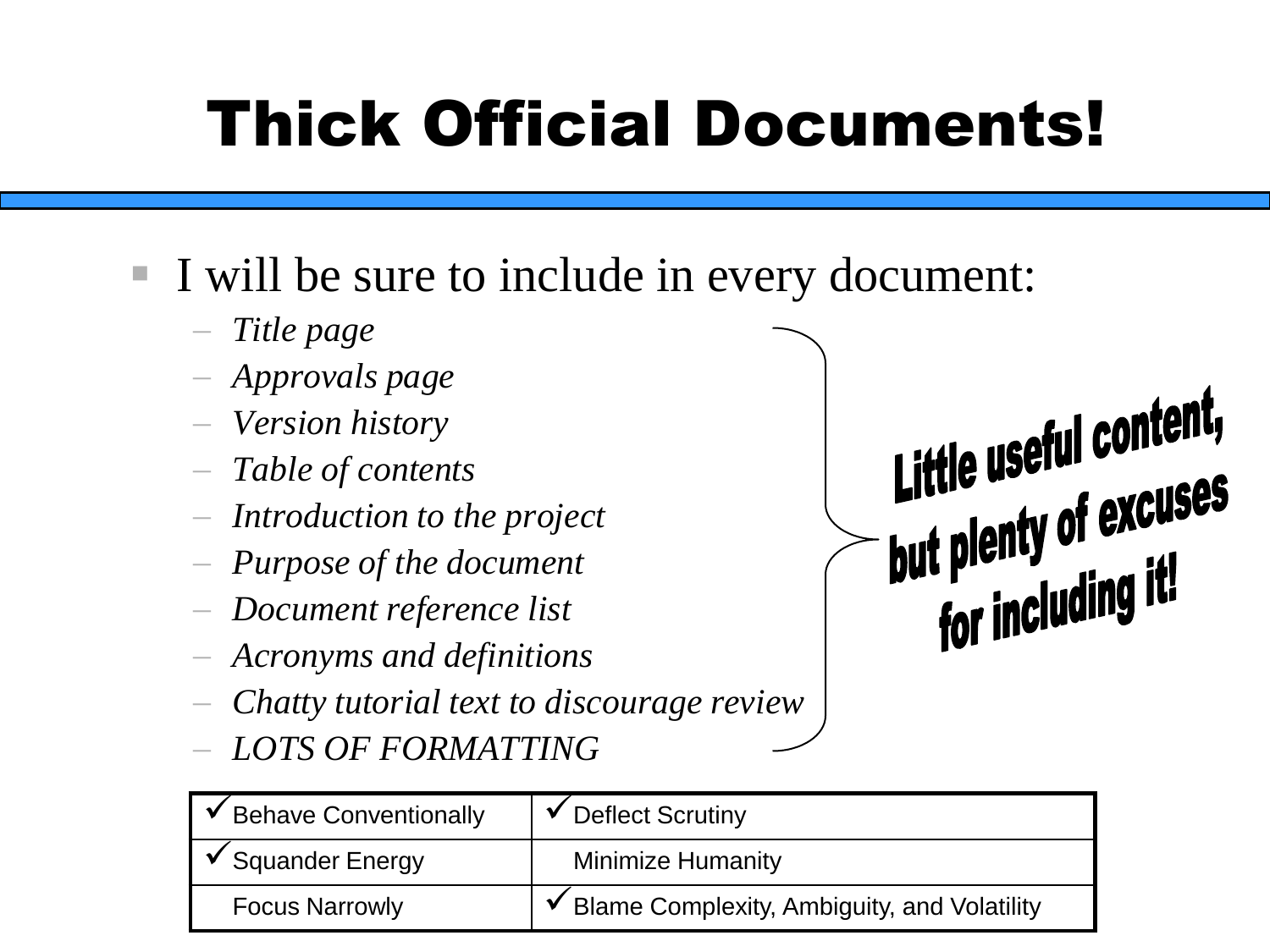#### Detailed Scripted Test Procedures with Specific Expected Results Executed After Each Build by Unskilled Testers!

- This is the gold standard of testing fraud.
- Real expected results are impossible to document fully, so it's hard for people to accuse you of doing too little.
- Most managers think any intellectual process can and should be written down, so you are going with the flow.
- Make them simple function tests so that they are unlikely to find problems even the first time through.
- It helps to relocate the test team thousands of miles from the programmers.

**DANGER: Testers may accidentally find bugs because they don't follow the scripts precisely.** 

**SOLUTION: Accuse them of lacking discipline and maturity.**

| √ Behave Conventionally      | $\checkmark$ Deflect Scrutiny                 |
|------------------------------|-----------------------------------------------|
| $\checkmark$ Squander Energy | $\checkmark$ Minimize Humanity                |
| <b>Focus Narrowly</b>        | ✔ Blame Complexity, Ambiguity, and Volatility |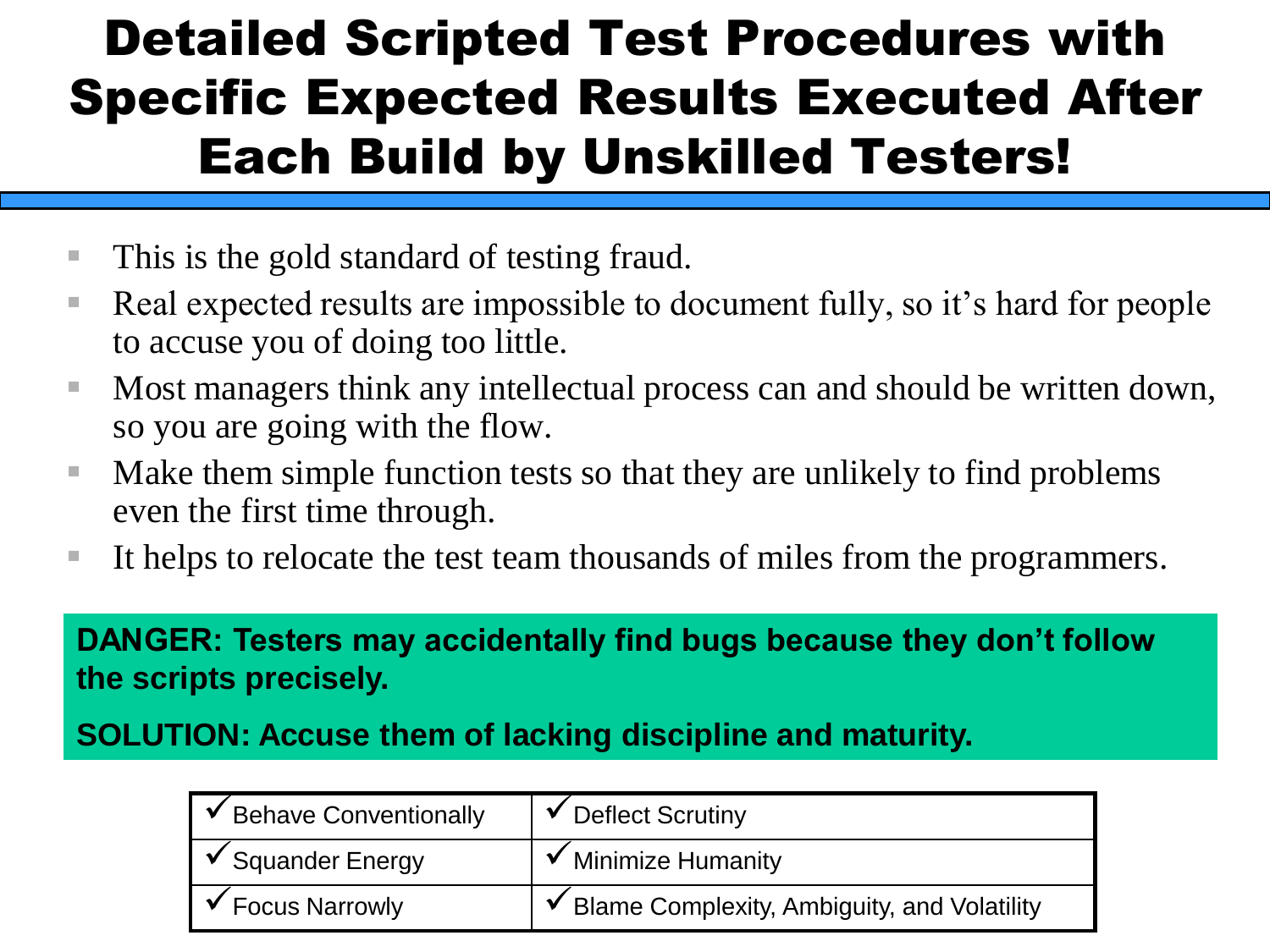## Test Case and Pass Rate Metrics!

- Test cases are just containers, easily manipulated.
- Make your tests easy to pass, and all similar.
- It should not be difficult to produce thousands of them, just by using copy and paste.
- You need more than 1000 tests. Make the pass rate climb slowly.
- If necessary, restrict the oracles so that more pass.
- Golden Rule: *Make the graphs fit expectations*.

**DANGER: They may realize this depends on easily manipulated assumptions.**

**SOLUTION: Remind them that EVERY commercial test management tool offers on test case metrics and ask "How could they all be wrong?"**

| <b>V</b> Behave Conventionally | $\checkmark$ Deflect Scrutiny                      |
|--------------------------------|----------------------------------------------------|
| $\checkmark$ Squander Energy   | ✔ Minimize Humanity                                |
| $\checkmark$ Focus Narrowly    | <b>Blame Complexity, Ambiguity, and Volatility</b> |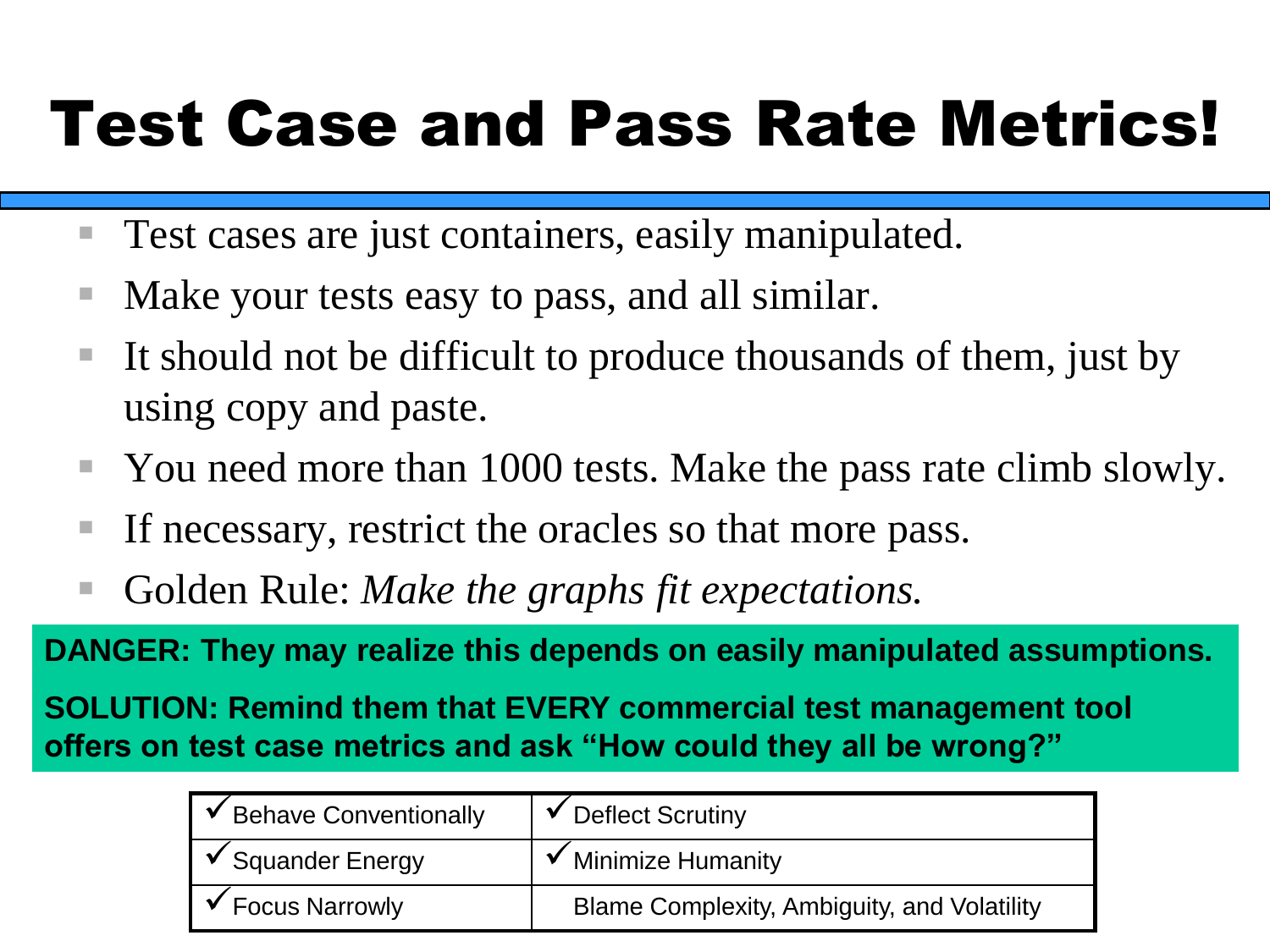## Expensive GUI Test Automation!

- 1. Purchase an expensive GUI test execution tool. (see IBM, Microfocus, Compuware, etc.)
- 2. Define a lot of paper test procedures.
- 3. Hire an automation team to automate each one.
- 4. Build a comprehensive test library and framework.
- 5. Keep fixing it.
- 6. BONUS: *Test Management Software*

| │ ◆ Behave Conventionally        | $\checkmark$ Deflect Scrutiny                 |
|----------------------------------|-----------------------------------------------|
| $\triangleright$ Squander Energy | $\checkmark$ Minimize Humanity                |
| <b>Focus Narrowly</b>            | ✔ Blame Complexity, Ambiguity, and Volatility |